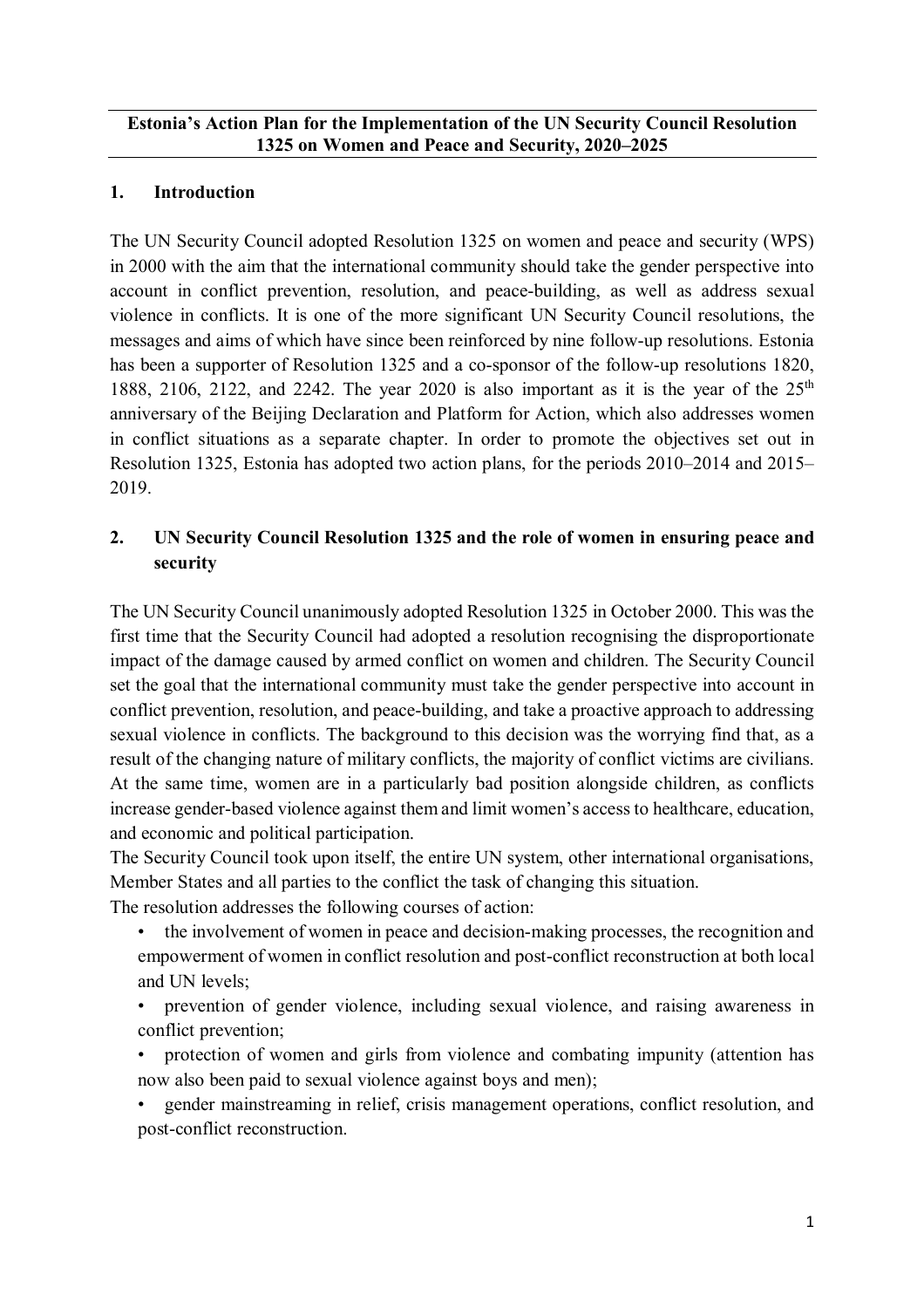Twenty years have passed since the adoption of Resolution 1325, but both the United Nations and the countries themselves are still a long way from achieving the goals set in the Resolution. Women and girls are still involved in armed conflicts with serious consequences, and gender mainstreaming in conflict resolution is often still in its infancy. Slow change does not mean that the issue has lost its relevance over time, but above all that changing societal norms and eliminating stereotypes is a long process. International organisations as well as individual countries have taken steps to improve the situation of women in conflicts. In the span of two decades, the approach to the issues of women, peace, and security has become broader, based on both the practice of implementing the principles of Resolution 1325 and academic research. There is an increasing focus on ensuring gender equality in society in general, which is one way of preventing conflicts.

It is also considered important to raise awareness among men and boys of the objectives of Resolution 1325. Studies have shown that military units from countries with better gender equality rates have fewer allegations of sexual exploitation and abuse.<sup>1</sup>

The Security Council has adopted nine follow-up resolutions since 2000 to strengthen the role of women in ensuring peace and security and to step up efforts to combat sexual violence in conflicts. This, too, is a sign of the heightened attention that the international community is paying to this area.

# **UN Security Council Resolutions in 2000 to 2020 on the issues of Women, Peace and Security:**

- **Resolution 1325 (2000)** [S/RES/1325 (2000)] affirms the importance of women's participation and gender mainstreaming in peace negotiations, humanitarian aid planning, peacekeeping, and post-conflict peace-building.
- Resolution 1820 (2008) [S/RES/1820(2008)] focuses on the use of sexual violence as a weapon of war; rape and other forms of sexual violence are declared war crimes.
- Resolution 1888 (2009) [S/RES/1888(2009)] mandates peacekeeping operations to prevent and respond to sexual violence in conflicts, creating the post of Special Representative of the Secretary-General (SRSG) on Sexual Violence in Conflict.
- Resolution 1889 (2009) [S/RES/1889(2009)] confirms indicators for monitoring the implementation of Resolution 1325 and calls on the UN Secretary-General to submit a report on the participation and involvement of women in peacebuilding.
- Resolution 1960 (2010) [S/RES/1960(2010)] calls for more attention to be paid to the fight against impunity for sexual offenses in conflicts.
- Resolution 2106 (2013) [S/RES/2106(2013)] draws attention to the fact that sexual violence in conflicts also affects men and boys and the community in general; emphasises the importance of women's political and economic empowerment.
- Resolution 2122 (2013) [S/RES/2122(2013)] highlights gender equality as a critical component of peace and security and the different effects of conflict on girls and

<sup>&</sup>lt;sup>1</sup> \*Karim, Sabrina, and Kyle Beardsley. 'Explaining sexual exploitation and abuse in peacekeeping missions: The role of female peacekeepers and gender equality in contributing countries.' *Journal of Peace Research* 53, no. 1 (2016): 100-115.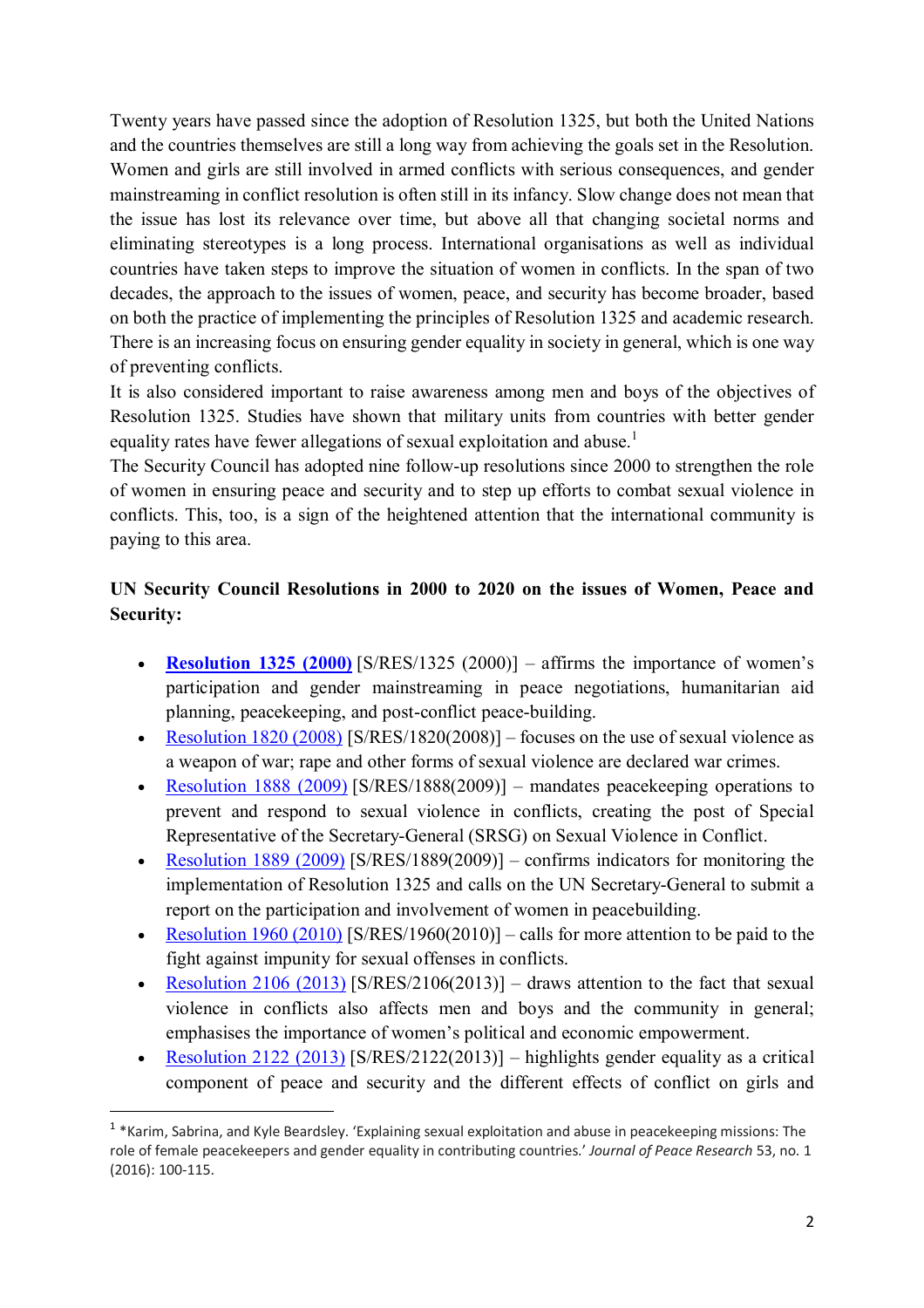women; calls for the principles of Resolution 1325 to be taken into account in all areas of the Security Council's work.

- Resolution 2242 (2015) [S/RES/2242(2015)] creates the basis for the work of the UN Security Council's Informal Expert Group (IEG) on Women, Peace, and Security; addresses the shortcomings in achieving the aims of Resolution 1325; calls on the Security Council to improve its working methods in the relevant area.
- Resolution 2467 (2019) [S/RES/2467(2019)] links the issue of sexual offences in conflict to the wider issue of women, peace, and security; addresses the importance of bringing offenders to justice and calls for support for civil society organisations in the field of gender issues.
- Resolution 2493  $(2019)$  [S/RES/2493  $(2019)$ ] calls for the implementation of all previous sectoral resolutions; calls for a context-specific approach to the involvement of women in UN-sponsored peace processes.

In accordance with established international practice, countries supporting Resolution 1325 contribute to achieving its objectives by drawing up and implementing national action plans. The number of countries that have adopted their sectoral national action plans has increased year by year. As at 2020, 88 countries<sup>2</sup>, including 26 Member States of the European Union (EU), have their own national action plans. About a fifth of these countries have already adopted a second or even a third national action plan, which shows the importance of the issue of women, peace, and security and that the countries are ready to make sustained efforts to find solutions.

The national action plans of Resolution 1325 can be divided into two groups according to their focus:

1) plans containing domestic activities (e.g. involvement of women in the decision-making process, combating gender-based violence);

2) plans containing external activities (e.g. development cooperation, humanitarian aid, peacekeeping).

Estonia's national action plan largely falls within the second group, as the activities promoting women's human rights (incl. promotion of gender equality, prevention and obstruction of gender-based violence) in Estonia are covered in other development documents. Nevertheless, this action plan also emphasises awareness-raising activities on the issues of women, peace, and security within Estonia.

In addition to the United Nations and its Member States, several international and regional organisations are active in the field of women, peace, and security. The EU and the North Atlantic Treaty Organisation (NATO) have their own regional action plans since 2019. The Organization for Security and Co-operation in Europe (OSCE) is paying attention to the issue throughout its activities. All these organisations encourage their own Member States to implement national action plans to achieve the objectives of Resolution 1325. The United Nations Sustainable Development Goals (SDGs) are also directly linked to women, peace, and

 $<sup>2</sup>$  In 2010, 19 countries had action plans, in 2015 there are 53 countries with an action plan (UN Women).</sup>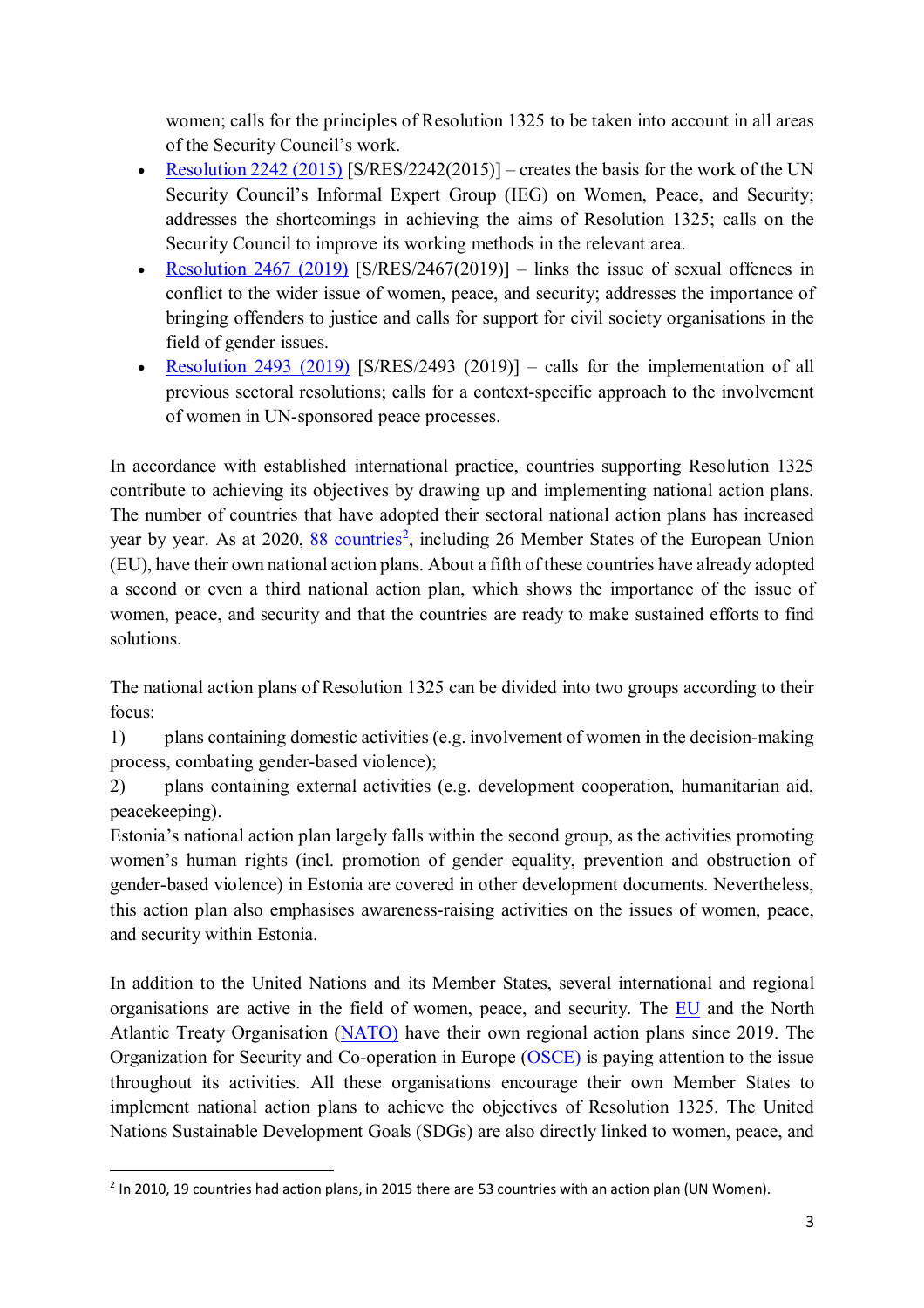security, of which Goal 5 deals with gender equality, including the empowerment of women and girls and the fight against sexual violence.

## **3. Estonia's activities in the implementation of Resolution 1325 in 2015–2019; objectives and results**

In 2010, Estonia adopted the first national action plan for the implementation of the resolution for the period 2010–2014. The national action plan was updated in 2015, for the period 2015–  $2019<sup>3</sup>$ . Both action plans were drawn up under the guidance of the Ministry of Foreign Affairs, in close cooperation with domestic partners. The national action plans and reports on their implementation have been submitted to the Government of the Republic for information.

The first national action plan set the aim of defining and systematising Estonia's gendersensitive activities in international missions and development cooperation, and of increasing sectoral awareness in society. The second national action plan, for the period 2015–2019, focused on improving the situation of women and empowering women in both conflict and post-conflict areas, raising awareness, and enhancing cooperation and information exchange.

One of the most important sectoral developments of the period 2015–2019 is the ratification of the Council of Europe Convention on preventing and combating violence against women and domestic violence (the so-called Istanbul Convention) in Estonia in 2017. At the core of the Convention is the protection of the victim and the introduction of the notion that the victim is never to blame for what happened. Accession to the Convention will see a greater focus on the prevention of violence against women.

The most important achievement in the field of defence addressing the issues of the resolution was the 2017 development and approval of the official policy document 'Policy for Increasing the Opportunities for Women's Participation in the Defence Forces' ('*Poliitika naiste kaitseväeteenistuse osalemise võimaluste suurendamiseks*'). As part of the policy, the permanent campaign 'Women in Uniform' ('*Naised vormi*') was launched in 2017, aimed at increasing women's awareness of opportunities to participate in military service. Since 2018, the Ministry of Defence has a separate position to address the issues of women, peace, and security. The main tasks for that person are to manage activities promoting the inclusion and integration of women in the Defence Forces and to participate in relevant policy-making at both national and international levels. A separate position has also been created in the Defence Forces, whose service duties include advising on gender equality issues.

Estonia has helped to ensure the human rights of women in conflict and post-conflict areas and has supported women's empowerment through bilateral and multilateral development cooperation. The volume of bilateral development cooperation and humanitarian aid projects has increased by several times during the period under review. Estonia's own experts and civil society organisations have often implemented these activities.

Conferences, trainings and seminars on the issues of women, peace, and security have been organised regularly to raise national awareness regarding the objectives of Resolution 1325. Sectoral information work is carried out on the prevention of trafficking in human beings and domestic violence. The programme of the UN Youth Delegate and regular model United

<sup>&</sup>lt;sup>3</sup> See more on the **website** of the Ministry of Foreign Affairs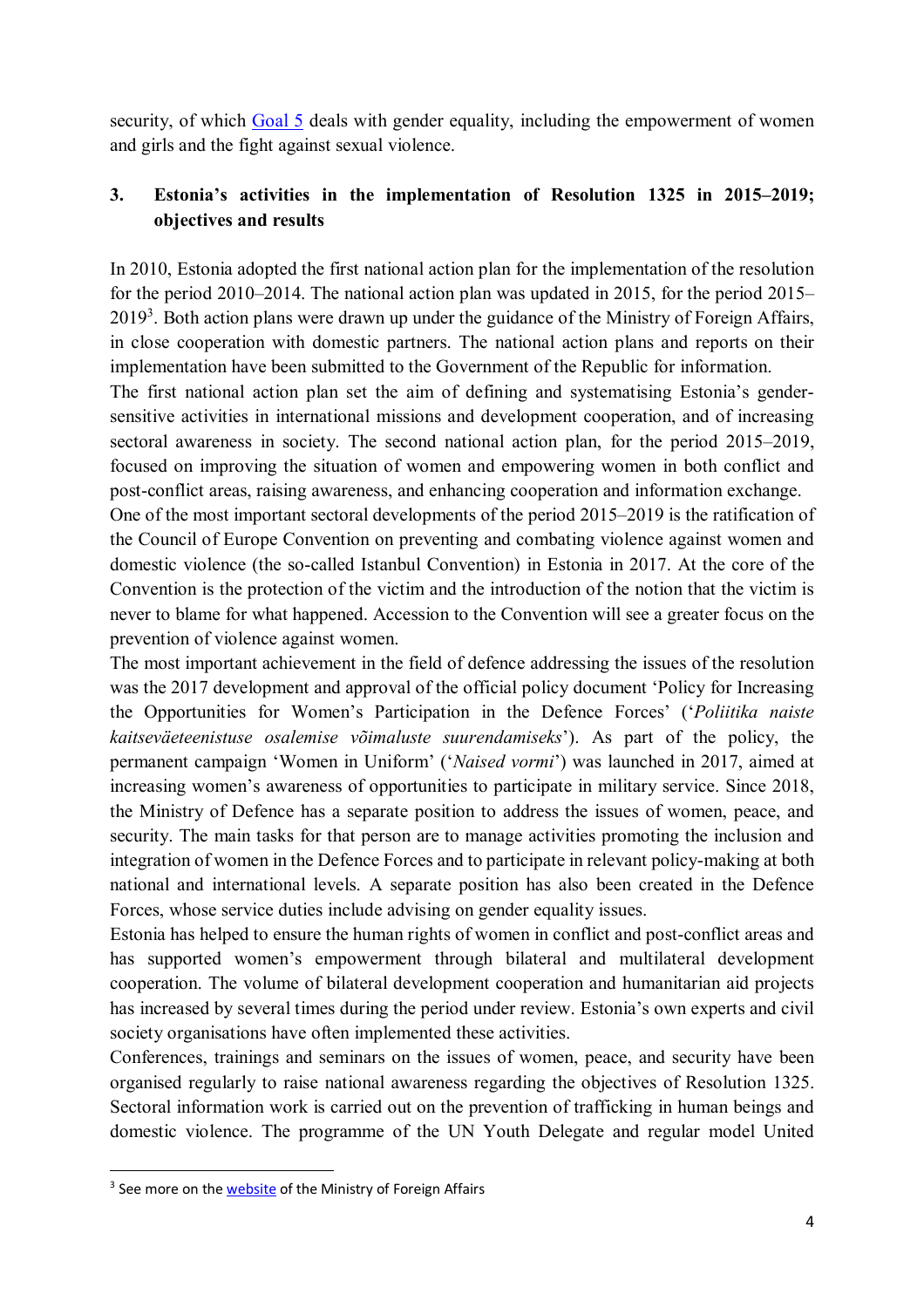Nations simulations have been launched to present the issues of the UN, including Resolution 1325, to Estonian schoolchildren.

## **4. Objectives and principles of drafting the action plan for 2020–2025**

Experts in the field of women, peace, and security are increasingly convinced that promoting the objectives of Resolution 1325 will support the protection of human rights in the world. Protecting human rights, in turn, means contributing to conflict prevention. The consistent inclusion of the gender perspective in conflict prevention, resolution, and peacebuilding, as well as in addressing sexual violence in conflicts entails a focus on women not remaining mere victims, but also their active and meaningful involvement in conflict resolution.

Although much progress has been made in ensuring women's human rights since the adoption of Resolution 1325, changing attitudes and principles is a long-term process. The United Nations Entity for Gender Equality and the Empowerment of Women (UN Women) is the coordinator of Resolution 1325 issues at UN level. Statistics collected by the Entity show that there are global challenges in meeting the objectives of all four key actions in the field of women, peace, and security (prevention of gender-based violence; involvement of women in peace and decision-making; protection of women and girls from violence; gender mainstreaming in post-conflict reconstruction).

Estonia has paid more systematic attention to the aims of Resolution 1325 since 2010, when Estonia's first national action plan on women, peace, and security was adopted. This action plan, Estonia's third, continues progress towards the goals of previous periods and focuses on areas where Estonia can help implement the aims of Resolution 1325 with the resources available to Estonia.

Based on the above, the objectives of Estonia's action plan 2020–2025 are divided into four groups:

- cooperation, exchange of information, and promotion of the objectives of Resolution 1325 at the international level;
- support for women's human rights and women's empowerment in conflict and postconflict areas;
- increasing sectoral expertise in the field of women, peace, and security in agencies and raising awareness in Estonia in general;
- increasing the representation of women in positions related to ensuring peace and security in Estonia, including opportunities to participate in international military and civilian operations.

The preparation of the action plan was led by the Ministry of Foreign Affairs, involving representatives of the Ministry of Education and Research, the Ministry of Defence, the Ministry of Social Affairs, the Ministry of the Interior, the Police and Border Guard Board, and non-governmental organisations.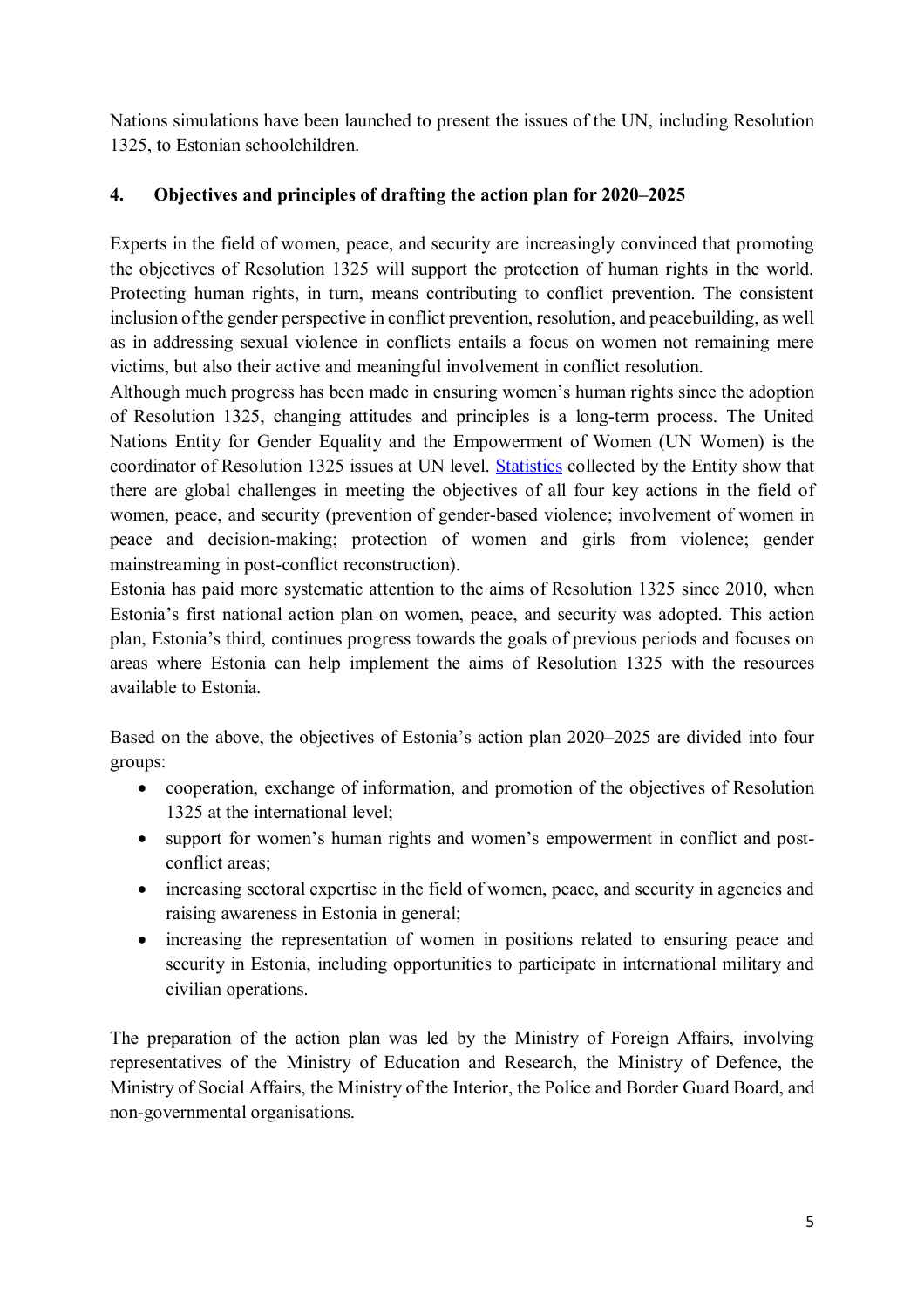#### **5. Actions to implement Resolution 1325 in 2020–2025**

The activities for Estonia's third action plan on women, peace, and security were selected according to the focus of previous national action plans, having coordinated the objectives with other ministries and civil society organisations that contribute to achieving these objectives in Estonia. The objectives are formulated more broadly to respond with the necessary flexibility to both domestic and global events that may take place during the implementation period of the action plan with possible effect on the field of women, peace, and security.

The action plan does not set specific geographical or thematic focus areas. Nevertheless, it can be observed that during the implementation period of the action plan, the following issues affecting the field of women, peace, and security are emerging in the focus of global attention, which should be taken into account throughout the implementation of Estonia's action plan:

- cybersecurity issues in the context of the aims of Resolution 1325;
- the impact of climate change on international peace and security, including the issues of Resolution 1325;
- the impact of the COVID-19 pandemic and recovery on women and girls, including in the area of the issues of Resolution 1325.

Geographically, the action plan has an increased focus on countries that are among the priority partner countries of Estonia's development cooperation and humanitarian aid<sup>4</sup>, or with which Estonian authorities and civil society organisations cooperate. Attention is also paid to the implementation of the aims in the field of women, peace, and security in countries that are discussed by the UN Security Council.

# **5.1. Cooperation, exchange of information, and promotion of the objectives of Resolution 1325 at the international level**

The amount of countries supporting the aims of Resolution 1325 has grown year by year. In 2015, just 54 countries had a sectoral national action plan, whereas by 2020, as many as 88 countries have adopted one. Several international organisations also pay attention to the issue, the most important of those for Estonia being the EU, NATO, and the OSCE.

The implementation period of this action plan includes updates to the EU Action Plan on Women, Peace, and Security and NATO's sectoral policy and operational programmes, in which Estonia has the opportunity to participate.

In view of the implementation period of the action plan, Estonia's membership in the UN Security Council in 2020–2021 is very important. By regularly raising the issue of women, peace, and security at the Security Council meetings on various conflict zones and participating in the UN Security Council's Informal Expert Group on the issues of Resolution 1325, Estonia can contribute to supporting the implementation of objectives in the field of women, peace, and

<sup>&</sup>lt;sup>4</sup> The priority partner countries of Estonia's Development Cooperation and Humanitarian Aid Programme 2021–2024 are Afghanistan, Moldova, Ukraine, Georgia, and Belarus.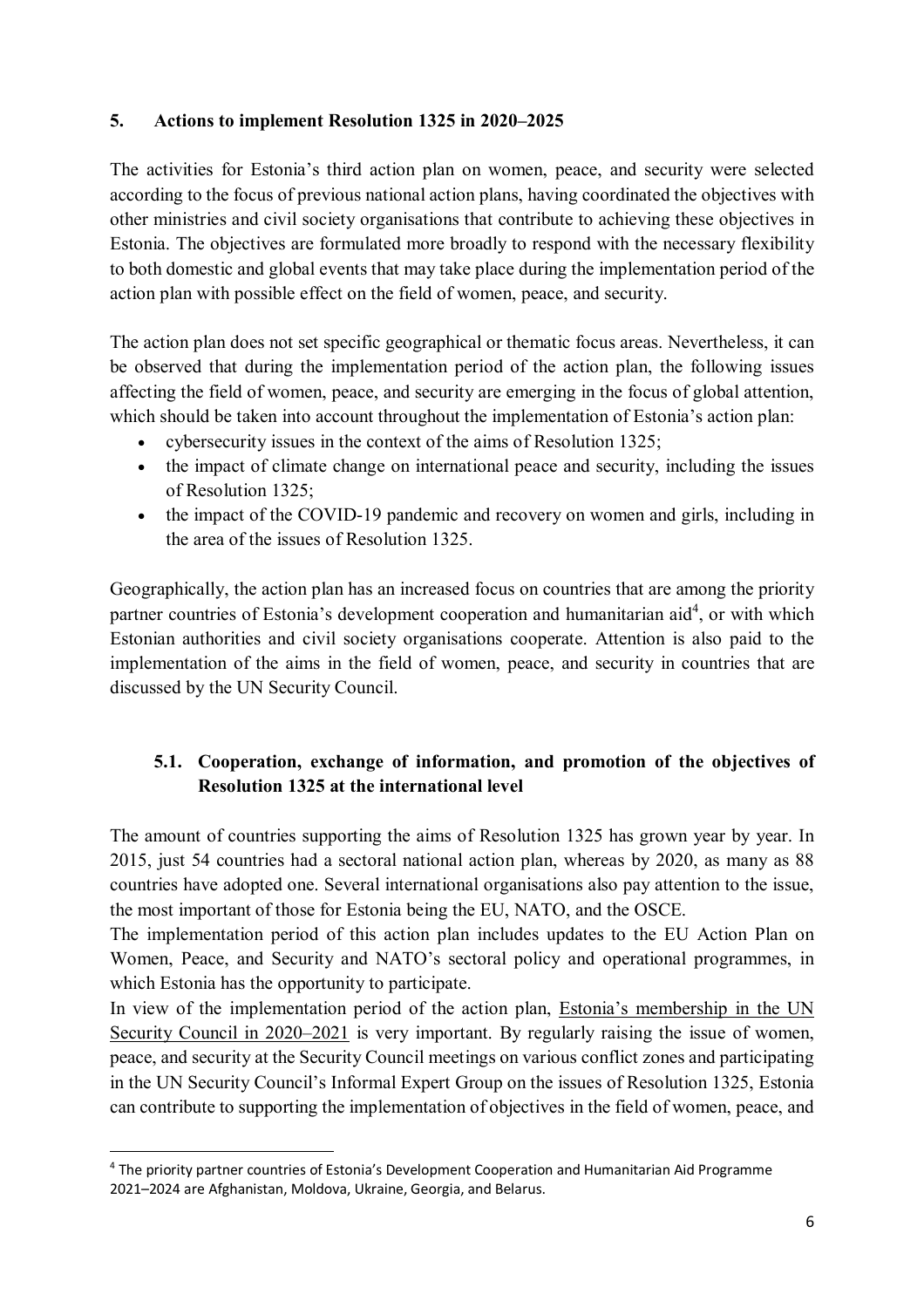security in countries and regions where conflicts and the accompanying deterioration or lack of national social protection systems has put women in a very difficult situation.

Estonia also actively supports the work of UN Women, also by participating in the UN Women's Generation Equality project 'Global Compact on Women, Peace, and Security and Humanitarian Action'<sup>5</sup>.

The priorities of Estonia as a member of the Executive Board of the United Nations Children's Fund (UNICEF) in the period of  $2020-2022^6$  include the equal treatment of girls and the situation of children in armed conflicts. Both issues also have implications for the scope of resolution 1325.

In the field of women, peace, and security, there is also a regular exchange of information and cooperation between experts from the capitals of the Nordic and Baltic countries (NB8). This form of cooperation is important for Estonia and will continue during the implementation period of this action plan.

Although the role of women in ensuring peace and security is being increasingly emphasised by a growing number of countries and organisations, women are not sufficiently involved in peace processes and sexual crimes in conflicts continue to be a major problem. This requires, on the one hand, raising the awareness of the entire international community and, on the other hand, good and close cooperation between the countries that have set themselves the objective of achieving the aims of Resolution 1325.

| <b>Activity</b>                 | <b>Indicator</b>               | <b>Performed by</b> |
|---------------------------------|--------------------------------|---------------------|
| Monitor and support the         | Participation in events,       | Ministry of         |
| implementation and              | expressing opinions,           | Foreign Affairs,    |
| strengthening of international  | speaking, participating in the | Ministry of Social  |
| agreements on human rights,     | development of documents in    | Affairs in          |
| including women's human         | the field, and contributing to | cooperation with    |
| rights in the EU, the UN, and   | reviews.                       | non-governmental    |
| other international             |                                | organisations       |
| organisations of which          |                                | (NGOs)              |
| Estonia is a member.            |                                |                     |
| Support the consideration of    | Active participation in the    | Ministry of         |
| the gender perspective and      | development of documents in    | Foreign Affairs,    |
| strengthening its monitoring    | the field.                     | Ministry of         |
| in the activities of the EU and |                                | Defence, Ministry   |
| the international organisations |                                | of Social Affairs,  |
| of which Estonia is a member.   |                                | Ministry of the     |
|                                 |                                | Environment in      |
|                                 |                                | cooperation with    |
|                                 |                                | <b>NGOs</b>         |

<sup>&</sup>lt;sup>5</sup> See more on the **website** of UN Women.

<sup>&</sup>lt;sup>6</sup> See more on the **website** of UNICEF.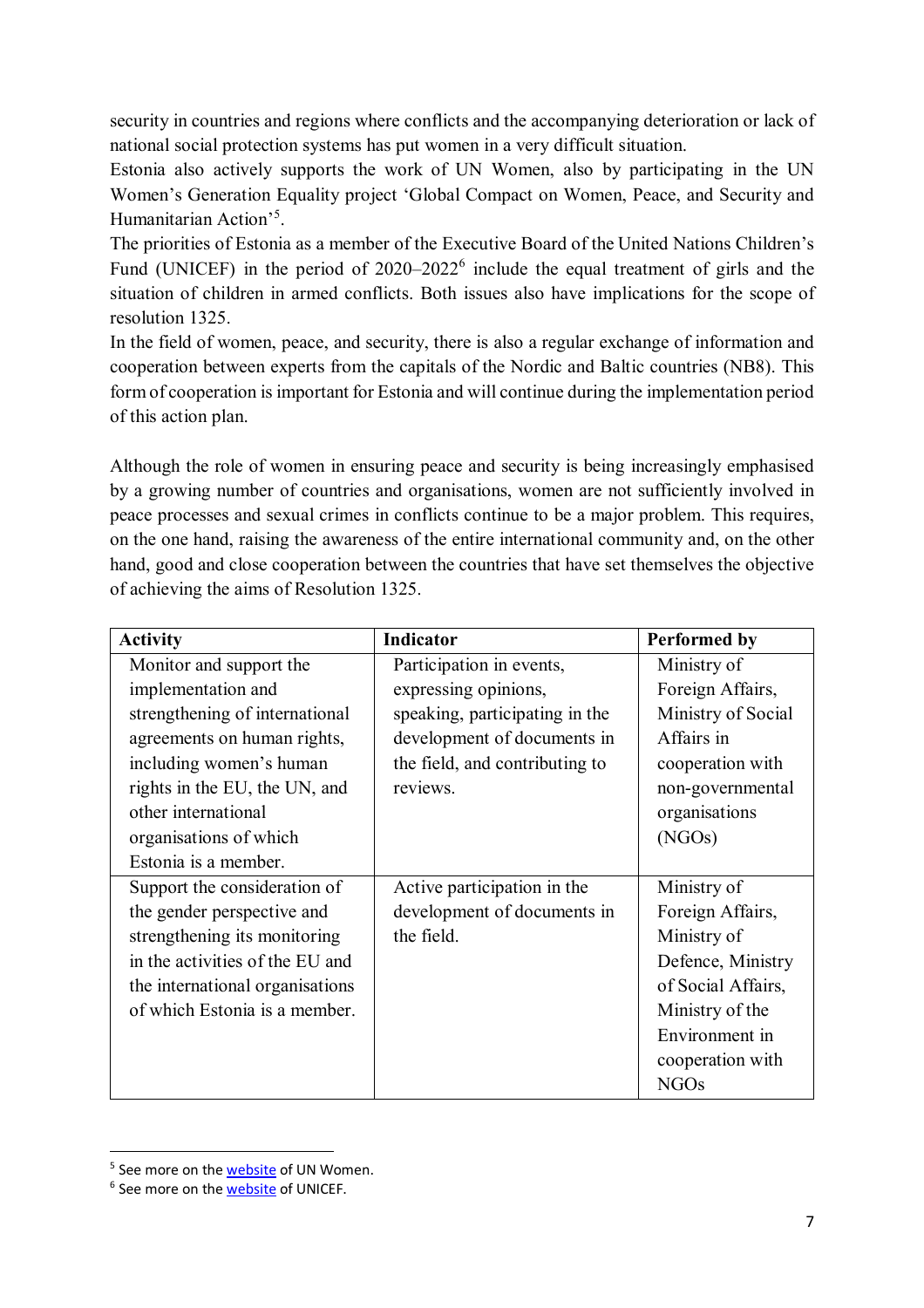| Support an increased focus on                          | Active participation in the      | Ministry of                    |
|--------------------------------------------------------|----------------------------------|--------------------------------|
| the need to combat impunity                            | development of documents in      | Foreign Affairs                |
| in the context of preventing                           | the field.                       |                                |
| and fighting sexual violence                           |                                  |                                |
| in conflict, also by                                   |                                  |                                |
| emphasising the role of the                            |                                  |                                |
| <b>International Criminal Court.</b>                   |                                  |                                |
| Support the integration of a                           | Active participation in the      | Ministry of                    |
| gender perspective in the                              | development of documents in      | Foreign Affairs,               |
| mandate, implementation, and                           | the field.                       | Ministry of                    |
| evaluation of military and                             |                                  | Defence, Ministry              |
| civilian missions of the EU,                           |                                  | of the Interior                |
| NATO, OSCE, and UN.                                    |                                  |                                |
| Include women's human                                  | Raising the issue in bilateral   | Ministry of                    |
| rights and the issue of                                | meetings.                        | Foreign Affairs                |
| women, peace and security                              |                                  |                                |
| issues on the agenda of                                |                                  |                                |
| appropriate bilateral meetings                         |                                  |                                |
| with both donor and post-                              |                                  |                                |
| conflict countries.                                    |                                  |                                |
|                                                        | Participation of gender equality | Ministry of                    |
| Support the creation of gender<br>equality and women's |                                  | Defence, Ministry              |
| advisory posts in new military                         | advisers and gender equality     | of the Interior,               |
| missions in international                              | experts in missions.             |                                |
|                                                        |                                  | Ministry of<br>Foreign Affairs |
| organisations and the                                  |                                  |                                |
| inclusion of gender equality                           |                                  |                                |
| experts in international                               |                                  |                                |
| military and civilian missions.                        |                                  |                                |
| Also support the allocation of                         |                                  |                                |
| the necessary resources for                            |                                  |                                |
| this purpose.                                          |                                  |                                |
| Cooperate thematically and                             | Thematic meetings and            | Ministry of                    |
| exchange information at the                            | information exchange.            | Foreign Affairs,               |
| political and diplomatic level                         |                                  | Ministry of                    |
| with countries that have also                          |                                  | Defence                        |
| adopted a national action plan                         |                                  |                                |
| to implement Resolution                                |                                  |                                |
| 1325. Encourage countries                              |                                  |                                |
| that do not yet have a national                        |                                  |                                |
| action plan to do so;                                  |                                  |                                |
| coordinate activities at the                           |                                  |                                |
| international level.                                   |                                  |                                |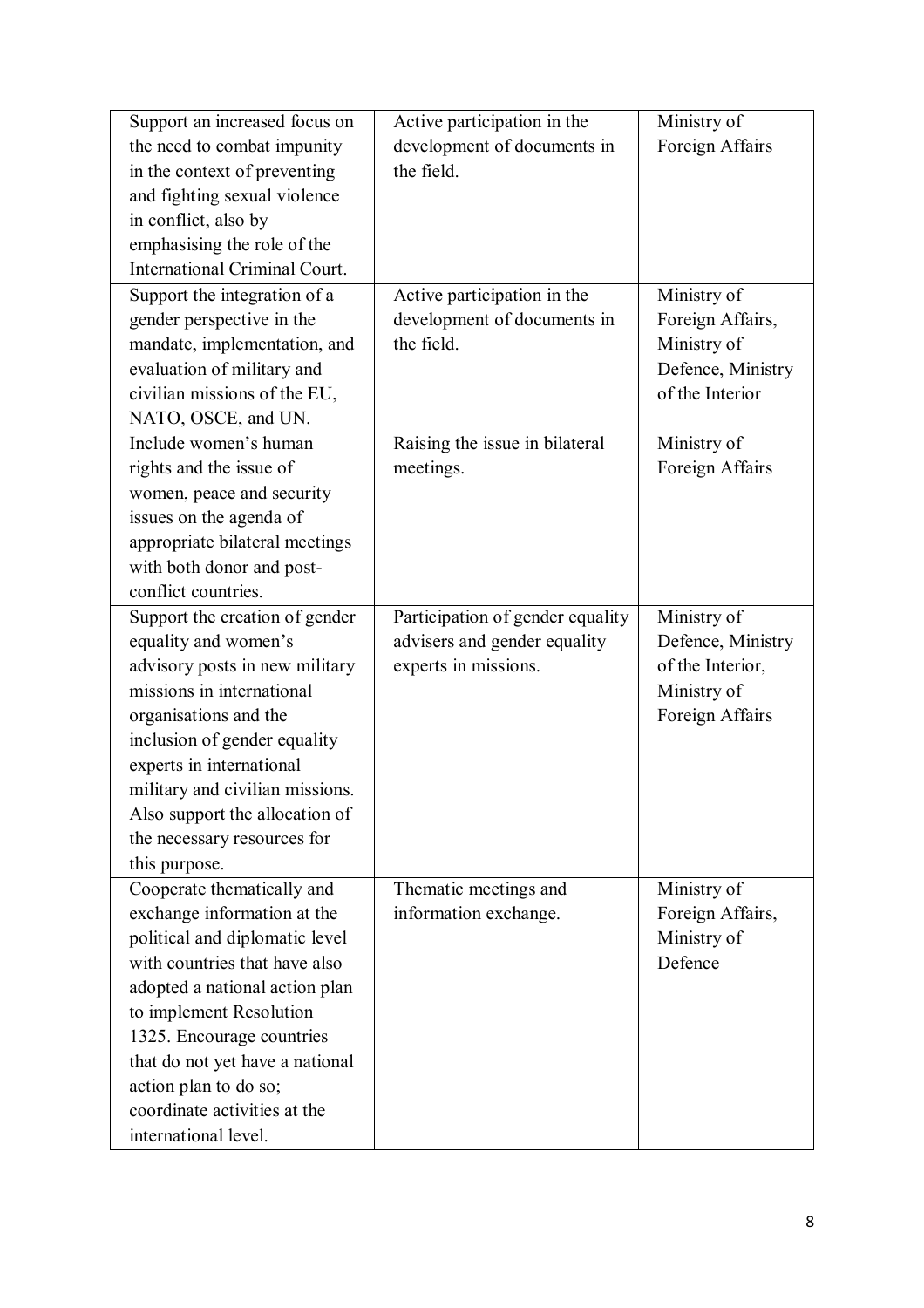| Support the involvement of     | Thematic meetings and          | Ministry of     |
|--------------------------------|--------------------------------|-----------------|
| civil society, including       | information exchange.          | Foreign Affairs |
| women's associations and       |                                |                 |
| women's human rights           |                                |                 |
| defenders, in discussions in   |                                |                 |
| international organisations    |                                |                 |
| and combat punitive measures   |                                |                 |
| against them.                  |                                |                 |
| Actively bring up the aims of  | Participation in meetings,     | Ministry of     |
| resolution 1325 at UNSC        | speaking, participation in the | Foreign Affairs |
| meetings during the period of  | development of documents in    |                 |
| Estonia's membership (2020–    | the field and contributing to  |                 |
| 2021); active participation in | reviews.                       |                 |
| the UNSC Informal Expert       |                                |                 |
| Group on Women, Peace, and     |                                |                 |
| Security.                      |                                |                 |

## **5.2. Support for ensuring women's human rights and women's empowerment in conflict and post-conflict areas**

In order to ensure the effectiveness and sustainability of development cooperation, Estonia follows the principles of women's empowerment and gender equality in all development cooperation and humanitarian aid activities. Many development cooperation and humanitarian aid projects also ensure an increase in women's awareness, self-help skills, and other knowledge, which also support the achievement of the objectives of Resolution 1325. Supporting education and entrepreneurship is an important tool for a greater empowerment and inclusion of women. There is also a need to support the digital literacy of women and girls, which will enable them to take advantage of the opportunities offered by the evolving field of information and communication. Supporting digital literacy is important, among other things, in mitigating the socio-economic consequences of the COVID-19 pandemic. There is a strong link between quality education, overall economic well-being, and women's empowerment and inclusion. Supporting women's empowerment directly contributes to the United Nations Sustainable Development Goal 5. In addition, Estonia takes the gender aspect into account in climate-related development cooperation projects.

| <b>Activity</b>                | Indicator                     | <b>Performed by</b> |
|--------------------------------|-------------------------------|---------------------|
| In the framework of            | Volume of voluntary           | Ministry of Foreign |
| multilateral development       | contributions and their share | Affairs             |
| cooperation and humanitarian   | of total development          |                     |
| aid, make voluntary donations  | cooperation and humanitarian  |                     |
| to organisations active in the | aid.                          |                     |
| field of women's human         |                               |                     |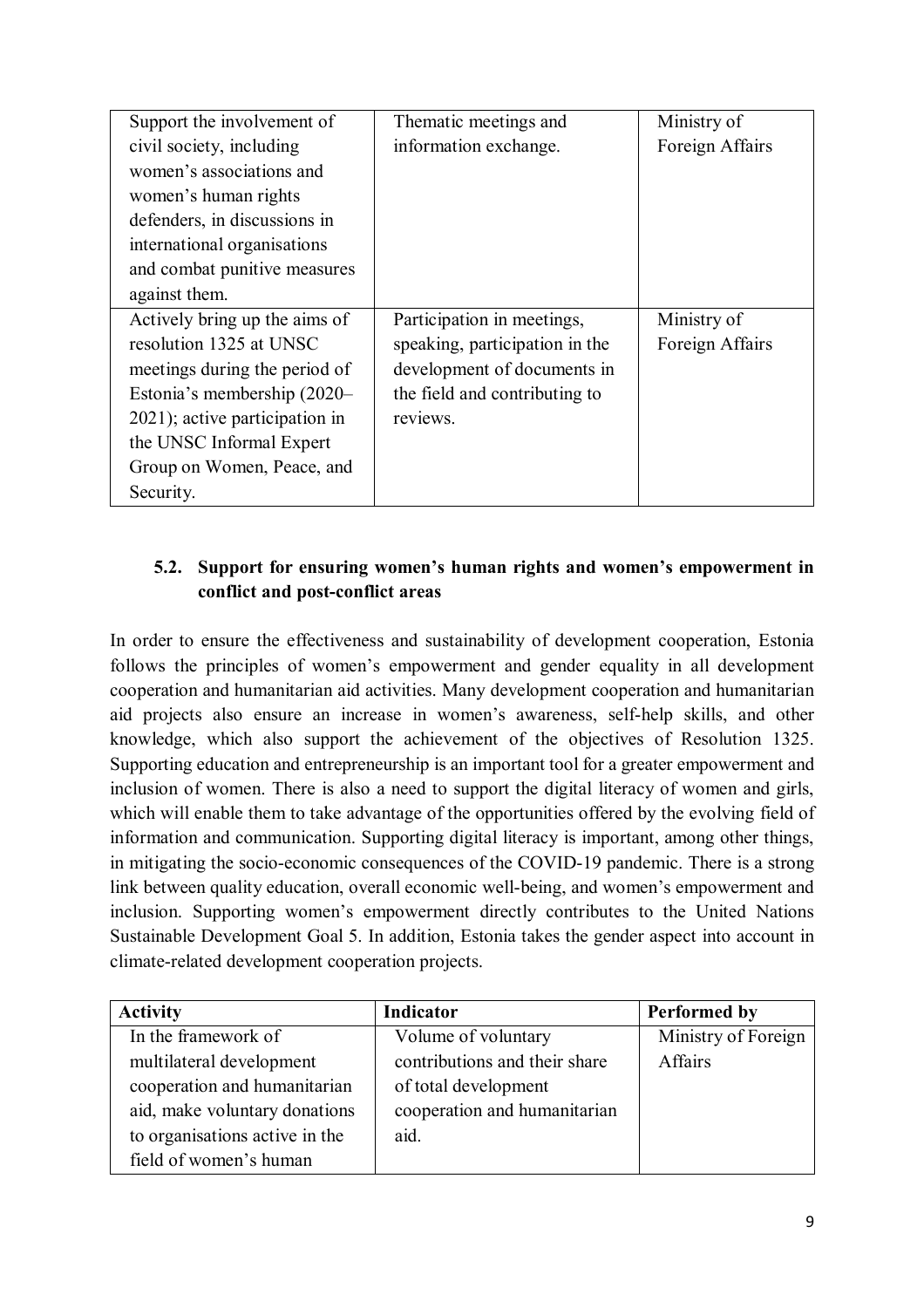| rights and the improvement of  |                                  |                    |
|--------------------------------|----------------------------------|--------------------|
| the situation of women and     |                                  |                    |
| girls and the promotion of     |                                  |                    |
| gender equality in society in  |                                  |                    |
| general <sup>7</sup> .         |                                  |                    |
| Support the involvement of     | Number of cooperation            | Ministry of        |
| women and women's NGOs         | projects supporting the          | Foreign Affairs in |
| and women's human rights       | inclusion of women in            | cooperation with   |
| defenders in policy-making     | developing, conflict, and        | <b>NGOs</b>        |
| and peace and security         | post-conflict countries.         |                    |
| processes, as well as in the   |                                  |                    |
| resolution of environmental    |                                  |                    |
| conflicts.                     |                                  |                    |
| Ensure that the gender impact  | Implementation of                | Ministry of        |
| is assessed and taken into     | development cooperation          | Foreign Affairs in |
| account in the planning and    | projects to improve the          | cooperation with   |
| implementation of              | situation of women and girls.    | <b>NGOs</b>        |
| development cooperation and    |                                  |                    |
| humanitarian aid projects.     |                                  |                    |
| In the framework of            | Implementation of                | Ministry of        |
| development cooperation,       | development cooperation          | Foreign Affairs in |
| support projects that promote  | projects affecting the situation | cooperation with   |
| the education of women and     | of women and girls.              | <b>NGOs</b>        |
| girls (incl. digital           |                                  |                    |
| competences), the              |                                  |                    |
| dissemination of information   |                                  |                    |
| on health, incl. reproductive  |                                  |                    |
| health, and the elimination of |                                  |                    |
| gender-based violence and the  |                                  |                    |
| promotion of gender equality   |                                  |                    |
| in society in general.         |                                  |                    |
| When planning humanitarian     | Volume and share of              | Ministry of        |
| aid projects, pay special      | humanitarian aid projects that   | Foreign Affairs in |
| attention to the needs of      | take into account the situation  | cooperation with   |
| women and girls (incl.         | of women and girls in the        | <b>NGOs</b>        |
| mitigating the effects of the  | total humanitarian aid           |                    |
| COVID-19 pandemic) and         | provided.                        |                    |
| gender-based violence, also    |                                  |                    |
| providing the necessary        |                                  |                    |

<sup>&</sup>lt;sup>7</sup> Estonia's long-term partners on relevant issues are the International Committee of the Red Cross (ICRC), United Nations Office for the Coordination of Humanitarian Affairs (OCHA), United Nations Development Programme (UNDP), United Nations Population Fund (UNFPA), UNICEF, UN Women, the Special Representative of the Secretary-General on Sexual Violence in Conflict, the United Nations Team of Experts on the Rule of Law and Sexual Violence in Conflict, and the UN Fund 'Women's Peace & Humanitarian Fund'.

 $\overline{a}$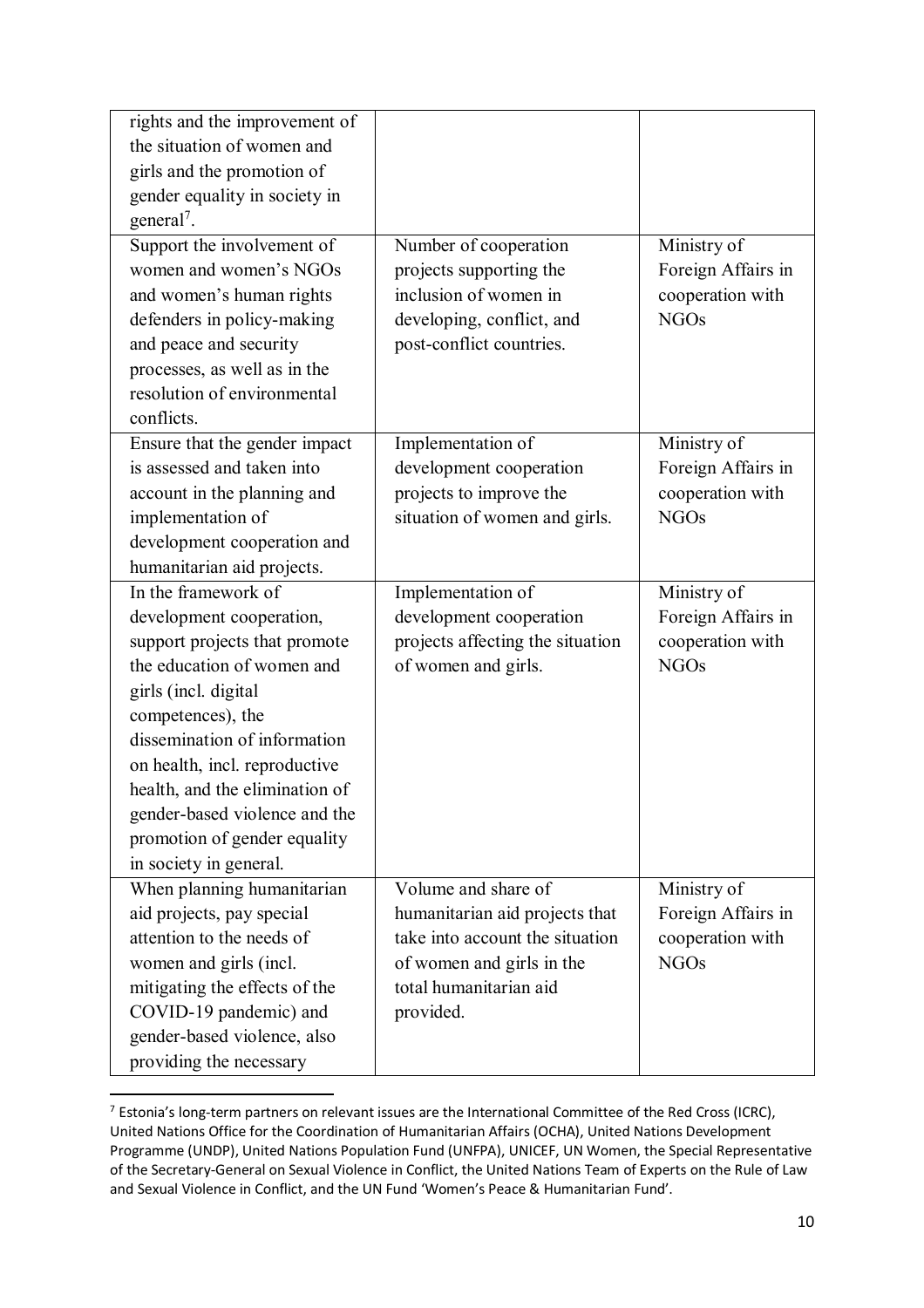| health services for those who |                                 |                    |
|-------------------------------|---------------------------------|--------------------|
| have experienced violence.    |                                 |                    |
| Support the reconstruction of | Support for sectoral trainings  | Ministry of        |
| the legal systems of          | (target group includes civil    | Foreign Affairs,   |
| developing, conflict, and     | servants, judges, prosecutors,  | Ministry of        |
| post-conflict countries to    | police officers). Participation | Defence, Ministry  |
| ensure their rule of law, the | in thematic development         | of the Interior,   |
| protection of human rights,   | cooperation, twinning, and      | Ministry of Social |
| including women's rights, and | TAIEX projects.                 | Affairs in         |
| gender equality.              |                                 | cooperation with   |
|                               |                                 | <b>NGOs</b>        |
| Ensure that climate-related   | No project increases gender     | Ministry of the    |
| development cooperation       | inequality.                     | Environment        |
| projects do not increase      |                                 |                    |
| gender inequalities in target |                                 |                    |
| countries.                    |                                 |                    |

### **5.3. Increasing sectoral expertise on the issue of women, peace, and security in agencies and raising wider awareness in Estonia**

Resolution 1325 is part of guaranteeing women's human rights. It is therefore important to reflect on the issues of women, peace, and security in society in general, including in countries where there is no conflict but which help to build societies elsewhere in the aftermath of conflict. Although women and girls suffer the same trauma as the rest of the population as a result of conflict, they are often the main victims of sexual violence, exploitation, and abuse. At the same time, due to a lack of awareness of the issue of women, peace, and security, women are excluded from working on peace and stability and their needs are overlooked. Estonia's activities to improve sectoral expertise and raise wider awareness are aimed at various target groups, such as representatives of civil society, officials, conscripts, participants in peacekeeping and civilian missions, as well as school students according to curricula. Forms of non-formal learning, such as simulations, etc., have a place in information activities for school students. Appropriate learning and information materials are also needed to organise trainings and share information. The aim is to provide participants in training and information events with the widest possible range of knowledge and the ability to see the links between human rights, including women's human rights, humanitarian law, and the involvement of social groups. Training and information activities will also address the links between environmental conflict resolution, the effects of climate change, and women's rights and security. To ensure that awareness raising does not remain one-sided, it is important to work with academic institutions and to involve students in research on issues related to women, peace, and security.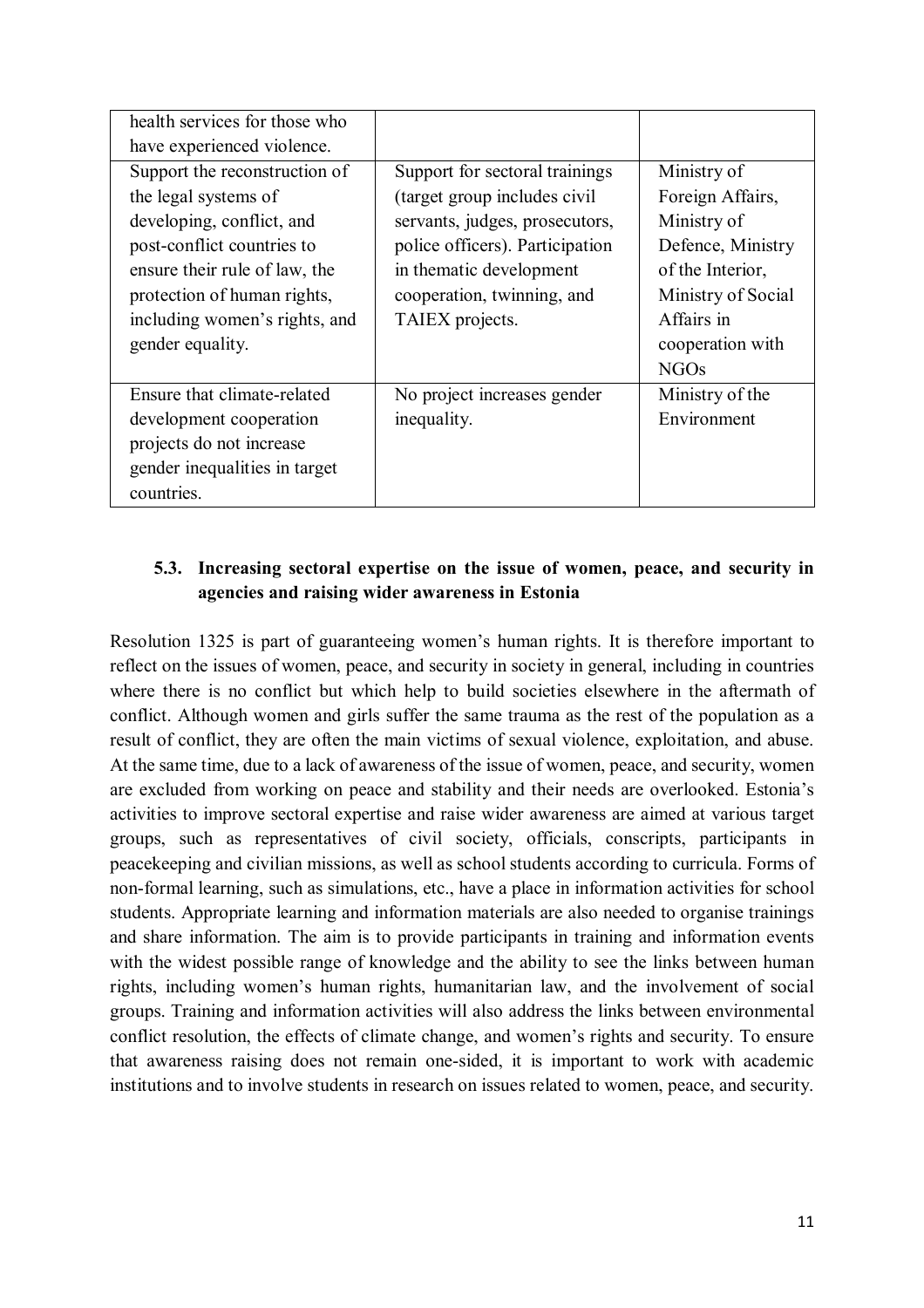| <b>Activity</b>                | <b>Indicator</b>                | <b>Performed by</b> |
|--------------------------------|---------------------------------|---------------------|
| Train and use other means to   | Number of information events    | Ministry of         |
| raise awareness of officials   | and trainings organised for     | Foreign Affairs,    |
| and NGO representatives on     | officials and NGO               | Ministry of         |
| gender-based violence,         | representatives involved in     | Defence, Ministry   |
| women's human rights, as       | the topic, number of            | of Social Affairs   |
| well as the issues of women,   | participants in events.         | in cooperation      |
| peace, and security and        | Number of information           | with NGOs,          |
| gender equality.               | materials and other solutions   | higher education    |
|                                | supporting raising awareness.   | and research        |
|                                |                                 | institutions        |
| Train peace and security       | Number of information events    | Ministry of         |
| experts on gender-based        | and trainings, number of        | Foreign Affairs,    |
| violence, women's human        | participants in events.         | Ministry of         |
| rights, and gender equality.   |                                 | Defence, Ministry   |
|                                |                                 | of the Interior in  |
|                                |                                 | cooperation with    |
|                                |                                 | NGOs, higher        |
|                                |                                 | education and       |
|                                |                                 | research            |
|                                |                                 | institutions        |
| Address gender-based           | The training programmes for     | Ministry of         |
| violence, women's human        | officers and non-               | Defence, Ministry   |
| rights and their role in peace | commissioned officers           | of the Interior in  |
| and security, and gender       | include a thematic training     | cooperation with    |
| equality in the general        | module on equality, women's     | NGOs, higher        |
| training of officers and non-  | human rights, and their role in | education and       |
| commissioned officers.         | peace and security.             | research            |
|                                |                                 | institutions        |
| Address gender-based           | Pre-mission training            | Ministry of         |
| violence, women's human        | programmes include a            | Defence, Ministry   |
| rights and their role in peace | thematic training module on     | of the Interior in  |
| and security, and gender       | equality, women's human         | cooperation with    |
| equality in pre-mission        | rights, and their role in peace | NGOs, higher        |
| training.                      | and security.                   | education and       |
|                                |                                 | research            |
|                                |                                 | institutions        |
| Address gender-based           | The training programmes         | Ministry of         |
| violence, women's human        | include a thematic module on    | Defence             |
| rights and their role in peace | equality, women's human         |                     |
| and security, and gender       | rights, and their role in peace |                     |
| equality in basic military     | and security.                   |                     |
| training.                      |                                 |                     |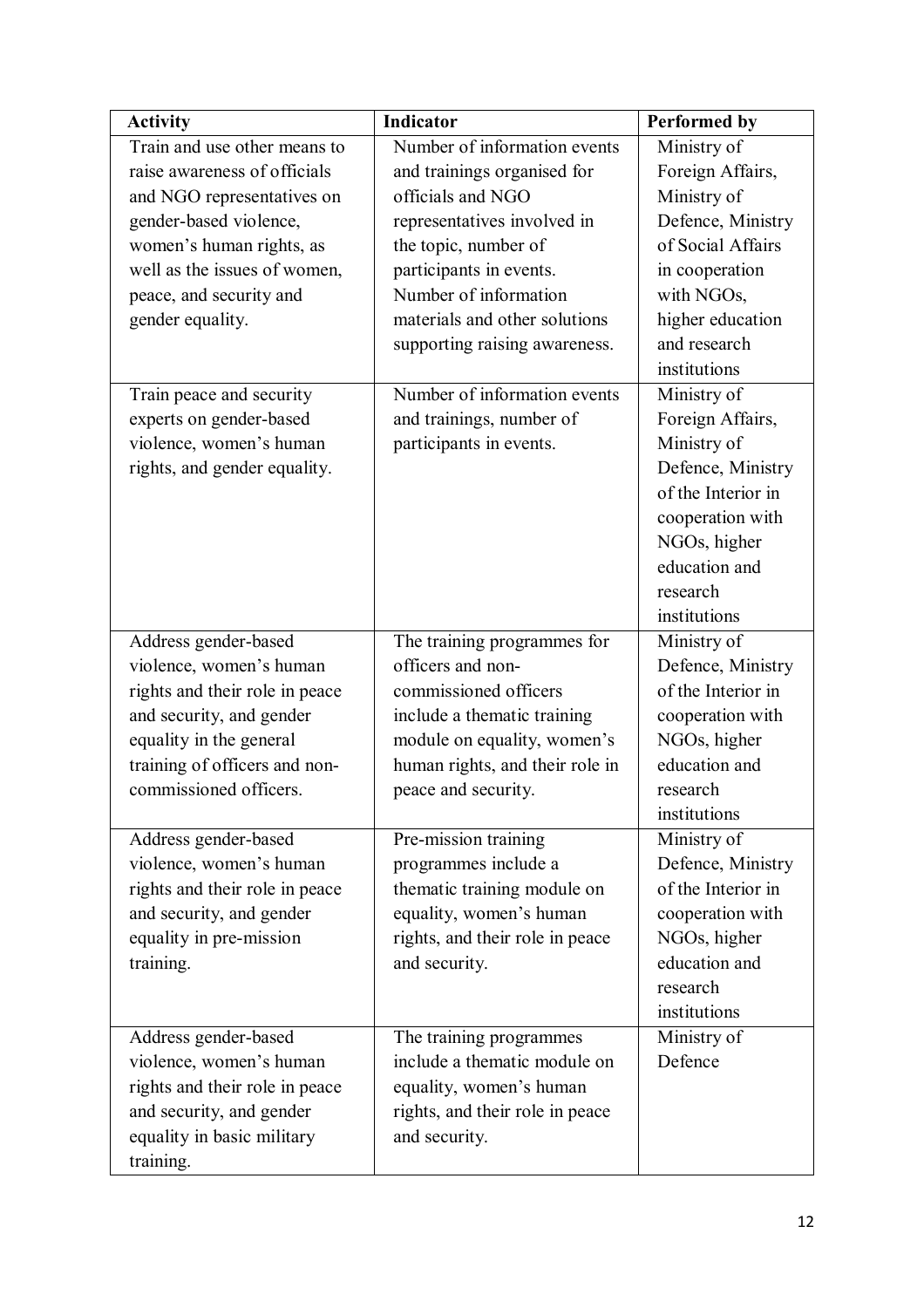| Address gender-based            | Consistent coverage of topics  | Ministry of          |
|---------------------------------|--------------------------------|----------------------|
| violence, women's human         | in curricula.                  | <b>Education</b> and |
| rights and their role in peace  |                                | Research, Ministry   |
| and security, and gender        |                                | of Defence,          |
| equality in basic and upper     |                                | Ministry of Social   |
| secondary education.            |                                | Affairs in           |
|                                 |                                | cooperation with     |
|                                 |                                | <b>NGOs</b>          |
| Train civilian experts on the   | Inclusion of the topic in pre- | Ministry of the      |
| issues of gender-based          | mission and pre-rotation       | Interior, Ministry   |
| violence, women, peace, and     | training. Number of trained    | of Foreign Affairs   |
| security, and gender equality   | experts.                       | in cooperation with  |
| in conflict or post-conflict    |                                | <b>NGOs</b>          |
| areas.                          |                                |                      |
| Produce and disseminate         | Electronic and/or printed      | Ministry of          |
| educational and information     | information and teaching       | <b>Education</b> and |
| materials on women, peace,      | materials for different target | Research, Ministry   |
| and security. Cover the role of | groups.                        | of Defence,          |
| women in security in            |                                | Ministry of the      |
| communication activities        |                                | Interior, Ministry   |
| aimed at the public.            |                                | of Social Affairs,   |
|                                 |                                | Ministry of Foreign  |
|                                 |                                | Affairs in           |
|                                 |                                | cooperation with     |
|                                 |                                | NGOs, higher         |
|                                 |                                | education and        |
|                                 |                                | research             |
|                                 |                                | institutions         |
| Identify which issues related   | Meetings with representatives  | Ministry of          |
| to women, peace, and security   | of educational institutions,   | <b>Education</b> and |
| have been explored              | exchange of information,       | Research, Ministry   |
| insufficiently and work with    | research.                      | of Defence,          |
| academic institutions to        |                                | Ministry of Social   |
| research the role of women in   |                                | Affairs, Ministry of |
| ensuring peace and security.    |                                | Foreign Affairs in   |
|                                 |                                | cooperation with     |
|                                 |                                | NGOs, higher         |
|                                 |                                | education and        |
|                                 |                                | research             |
|                                 |                                | institutions         |
| Collaborate and exchange        | Thematic meetings and          | Ministry of          |
| information regularly with      | information exchange.          | <b>Education</b> and |
| agencies and experts            |                                | Research, Ministry   |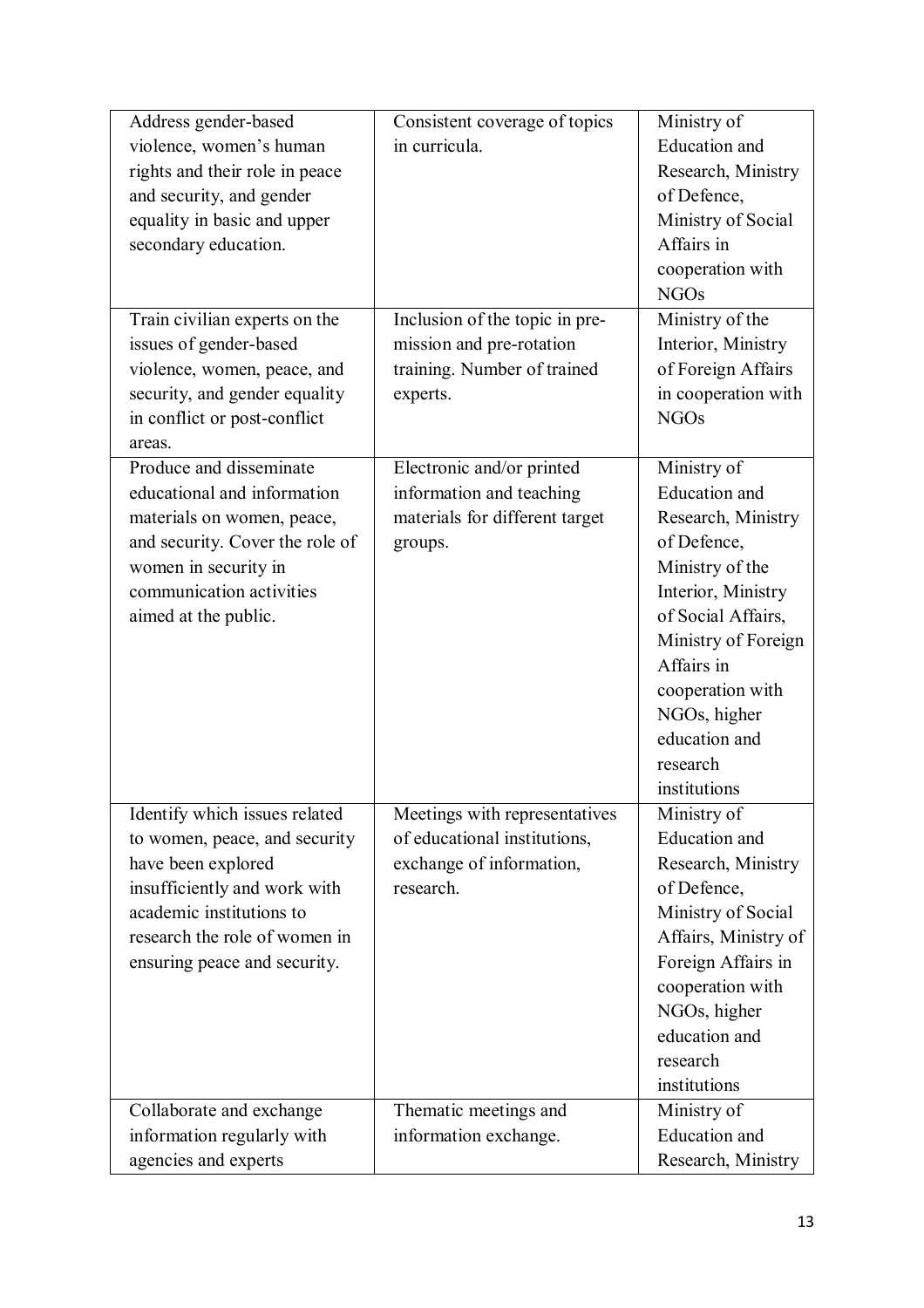| specialised in the issues of  |                              | of Defence,          |
|-------------------------------|------------------------------|----------------------|
| women, peace and security.    |                              | Ministry of the      |
|                               |                              | Interior, Ministry   |
|                               |                              | of Social Affairs,   |
|                               |                              | Ministry of Foreign  |
|                               |                              | Affairs              |
| Collaborate regularly with    | Thematic meetings and        | Ministry of          |
| local and international NGOs, | information exchange.        | <b>Education</b> and |
| women's associations, and     |                              | Research, Ministry   |
| human rights defenders,       |                              | of Defence,          |
| exchange information and      |                              | Ministry of the      |
| experiences.                  |                              | Interior, Ministry   |
|                               |                              | of Social Affairs,   |
|                               |                              | Ministry of Foreign  |
|                               |                              | Affairs in           |
|                               |                              | cooperation with     |
|                               |                              | <b>NGOs</b>          |
| Encourage closer cooperation  | Thematic meetings and        | $NGOs$ in            |
| between NGOs and academia,    | information exchange; public | cooperation with     |
| including through public      | advocacy activities and      | higher education     |
| authorities to provide        | number of analyses.          | and research         |
| feedback on the               |                              | institutions         |
| implementation of the action  |                              |                      |
| plan.                         |                              |                      |
| Share public information on   | Availability of information  | Ministry of Foreign  |
| women, peace, and security    | primarily about Estonia's    | Affairs in           |
| online and by email.          | activities on the website of | cooperation with     |
|                               | the Ministry of Foreign      | other agencies and   |
|                               | Affairs and on social media. | <b>NGOs</b>          |

### **5.4. Increase in the representation of women in positions related to ensuring peace and security in Estonia, including opportunities to participate in international military and civilian operations**

At the normative level, equal opportunities have been created in Estonia for men and women to work and apply for security-related positions, but the share of women in these positions is still modest. It is important to continue the effective and consistent implementation of the document 'Policy for Increasing the Opportunities for Women's Participation in the Defence Forces' ('*Poliitika naiste kaitseväeteenistuse osalemise võimaluste suurendamiseks*') and the ongoing campaign 'Women in Uniform' ('*Naised vormi*') of the Ministry of the Interior. As in the Ministry of Defence and the Defence Forces, the creation of a position dealing with issues related to women, peace, and security should be considered in other agencies as well with the main tasks of the position including advocacy for the promotion of the topic. The 'Action Plan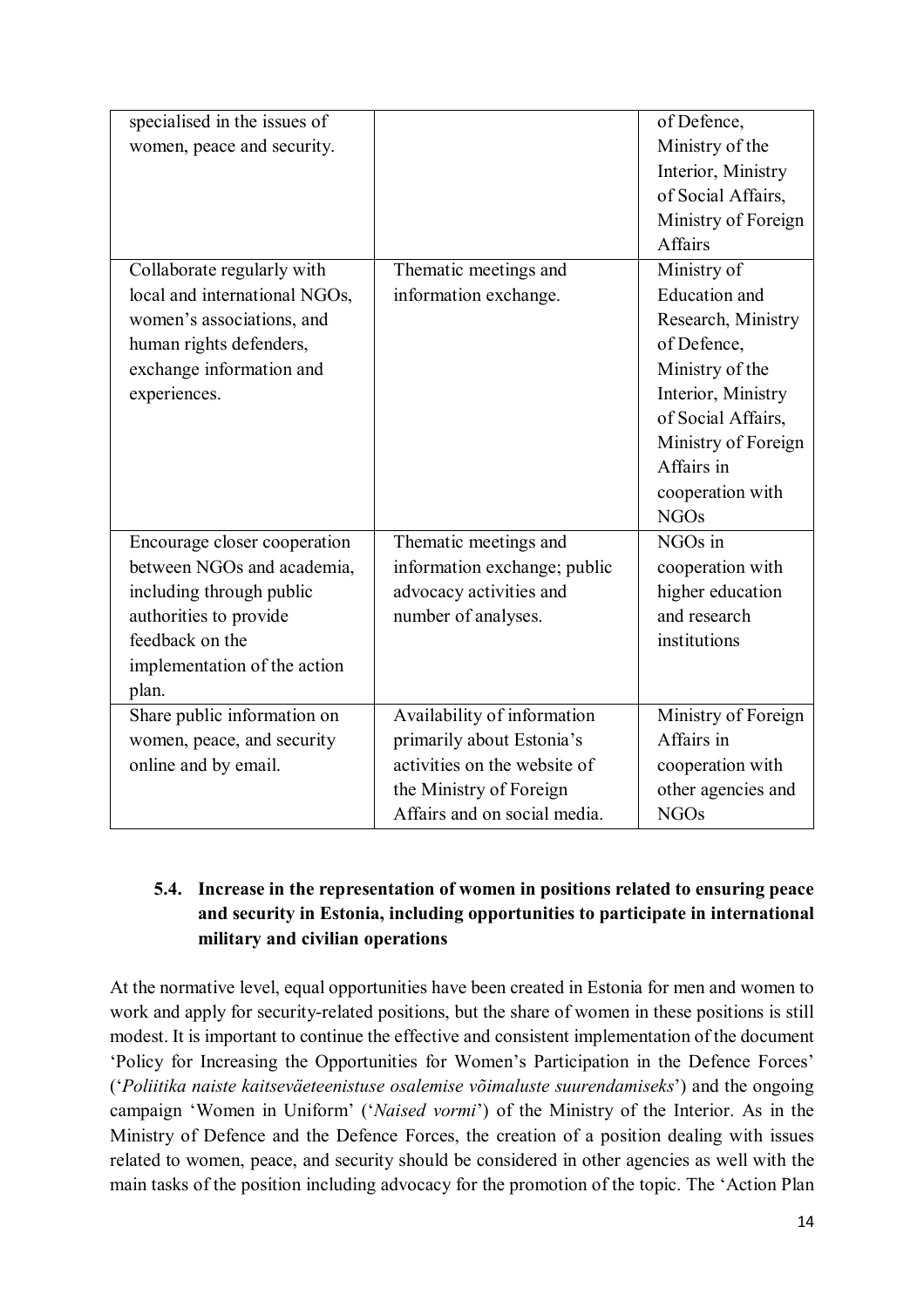for Participation in International Civilian Missions 2020–2024' ('*Rahvusvahelistel tsiviilmissioonidel osalemise tegevuskava 2020–2024*') sets the goal of increasing the share of female experts (in 2020, the share of women among Estonian civilian experts was 23%).

Ensuring the principles of gender equality is becoming increasingly important in international organisations, including in their recruitment policies. Examples include the UN Gender Parity Strategy, as well as the recruitment principles of the European Border and Coast Guard Agency (Frontex).

In international competitions, female candidates often have an advantage over candidates with similar qualifications and careers. In view of Estonia's representation in international organisations, it is therefore useful to increase the representation of women in positions related to ensuring peace and security in Estonia, as this makes it possible to identify candidates interested in and ready for international careers and support their candidacy through targeted training.

| <b>Activity</b>                     | Indicator                        | <b>Performed by</b>   |
|-------------------------------------|----------------------------------|-----------------------|
| Ensure gender balance in            | The recruitment and promotion    | Ministry of Defence,  |
| competitions for posts related to   | principles take into account the | Ministry of the       |
| peace and security.                 | principle of gender equality and | Interior, Ministry of |
|                                     | the obligation to promote it.    | Foreign Affairs       |
| Continue to introduce women to      | Organisation of campaigns,       | Ministry of Defence,  |
| conscription, active service and    | media coverage, participation in | Defence League,       |
| voluntary national defence          | career fairs and other thematic  | Women's Voluntary     |
| organisations and to related career | events.                          | Defence Organisation  |
| opportunities.                      |                                  |                       |
| Support the candidacy of female     | Consultation and training        | Ministry of Defence,  |
| candidates for positions in the     | activities.                      | Ministry of the       |
| field of women, peace, and          |                                  | Interior, Ministry of |
| security in international           |                                  | Foreign Affairs       |
| organisations, ensuring that        |                                  |                       |
| candidates are advised and          |                                  |                       |
| properly prepared.                  |                                  |                       |

## **6. Implementation and reporting**

The action plan will be implemented by the bodies mentioned therein within the limits of their competence, involving sub-agencies as appropriate and cooperating with non-governmental organisations, higher education institutions, and research institutions. The action plan has been prepared for the years 2020–2025, and the agencies and NGOs implementing it will submit a written overview of their activities in the second half of 2023 and the second half of 2025. In both cases, the Ministry of Foreign Affairs prepares a report on the implementation of the action plan on the basis of the submitted reviews, which is forwarded to the Government of the Republic for notification purposes.